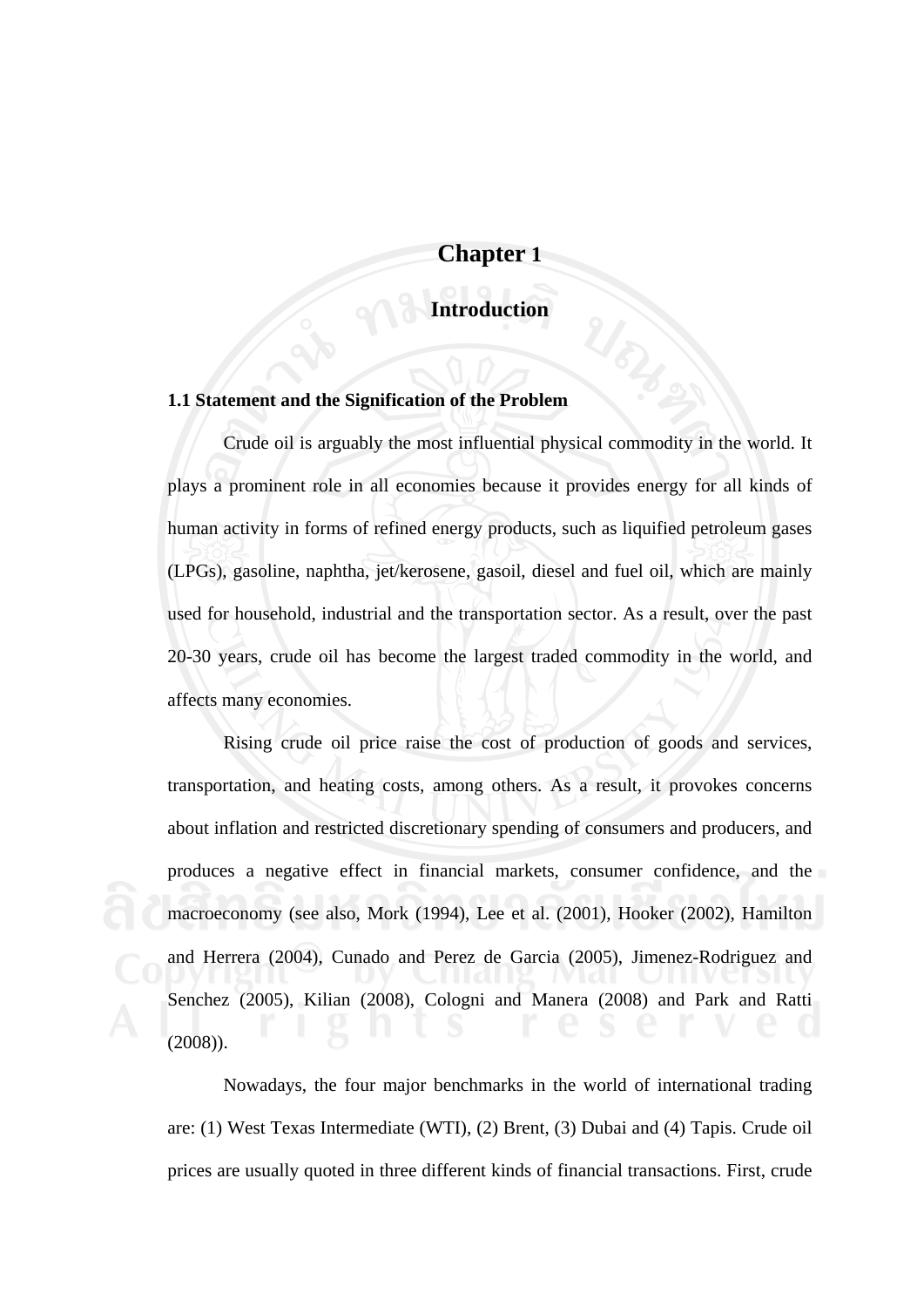oil is usually sold close to the point of production, and is transferred as the oil flows from the loading terminal to the ship Free on Board (FOB). Therefore, spot prices are quoted for immediate delivery of crude oil as FOB prices. Second, forward prices are the agreed upon price of crude oil in forward contracts. Finally, futures price are prices quoted for delivering in a specified quantity of crude oil at a specific time and place in the future at a particular trading centre.

 Figure 1.1 presents the plots of daily crude oil spot, forward and futures price of Brent oil that fluctuates due to various historical situations, such as OPEC policy, world economic situation, uncertainty from wars and terrorism or political instability in the Middle East. Askari and Krichene (2008) found that during 2002-2006 these dynamics were dominated by strong upward drifts and frequently jumps, causing the oil market not to settle around a mean. While oil prices attempted to retreat following major upward jumps, there was a strong positive drift which kept pushing these prices upward. Therefore, volatility was high, thereby making oil prices very sensitive to small shocks and news.

 Accurate modelling of volatility in asset returns is one of the major issues of concern in financial economics. Even though volatility is not the same as risk, when it is interpreted as uncertainty, it becomes a key input to many important financial applications such as investment, portfolio construction, option pricing, hedging and risk management (Poon and Granger (2003)). Therefore, in the literature, research in the volatility area has focused on such different properties of the return series as its time varying conditional moment, volatility clustering, asymmetric patterns, and particularly, volatility spillover patterns that are widespread in financial markets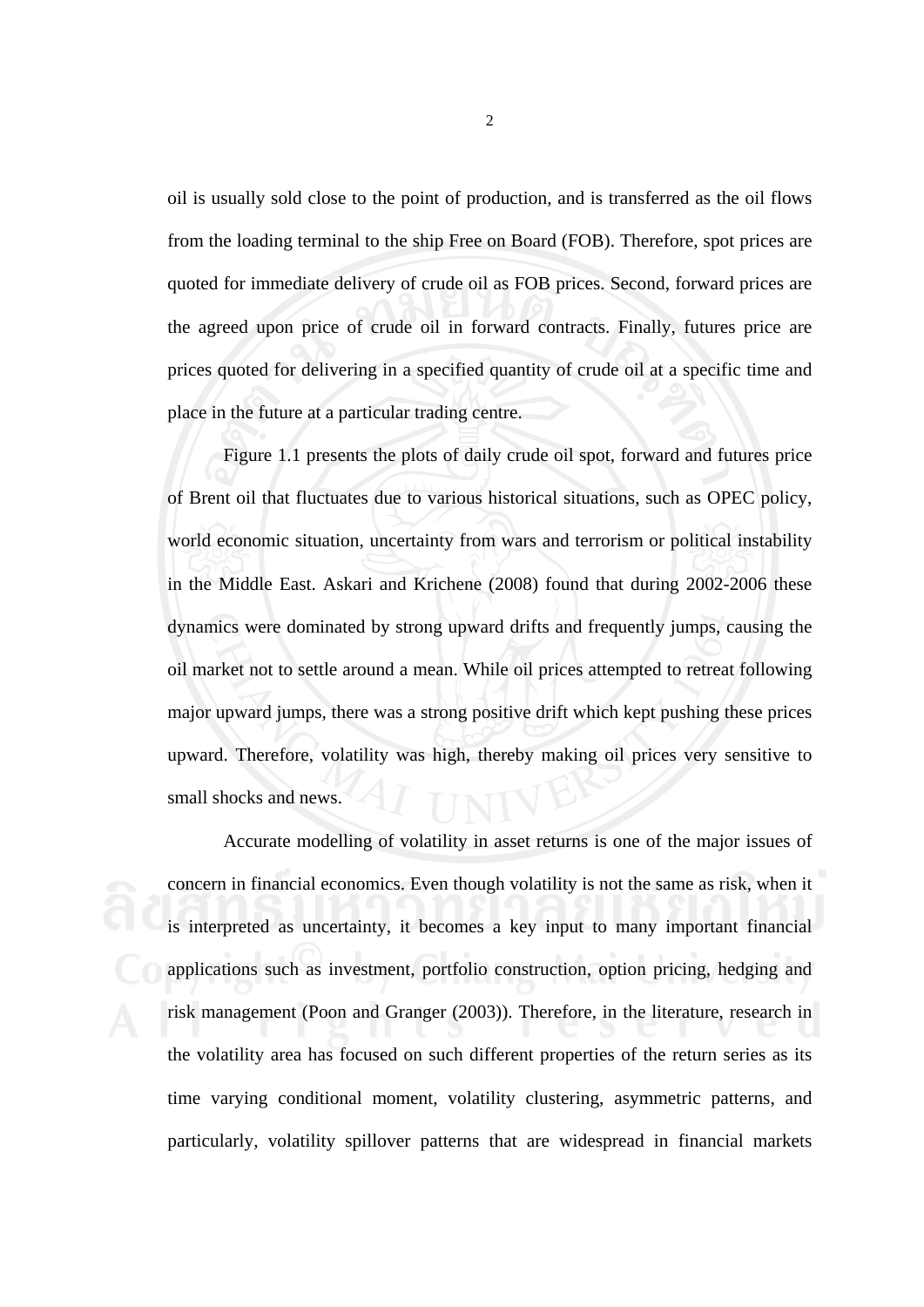(Milunovich and Thorp (2006)), energy markets, and stock markets (Sadorsky  $(2004)$ ).

 The volatility and volatility spillovers among spot, forward and futures markets are very important to both the government and the producers/markets in crude oil. From the government policy point of view, knowing the relationships between futures and spot clearly means a better alternative to market interventions such as imposing price stabilization policies. For processors/marketers, it provides a reliable forecast of spot prices in the futures to allow them to effectively manage their risks in the production and marketing process. It is also the interest of international market participants from many countries like the major crude oil exporter and importer. This study can provide international exporters/importers of commodities with some knowledge of the conditions in crude oil commodity futures and spot markets.

 Theoretically, measurement of volatility of shocks to returns can be decomposed into predictable and unpredictable components. The predictable component can be classified into shocks to returns, or the conditional mean, and the volatility in the conditional variance. The volatility can vary over time, and also conditionally, as in GARCH-type models. Therefore, conditional volatility models have become widely used since the structural and statistical properties have been fully developed, and they are computationally straightforward (Manera et al. (2006)).

 For volatility modelling, the success of GARCH model of Engle (1982) and Bollerslev (1986) have subsequently led to a family of univariate and multivariate GARCH models which can capture different behavior in financial returns, including time-varying volatility, persistence and clustering of volatility, and the asymmetric

3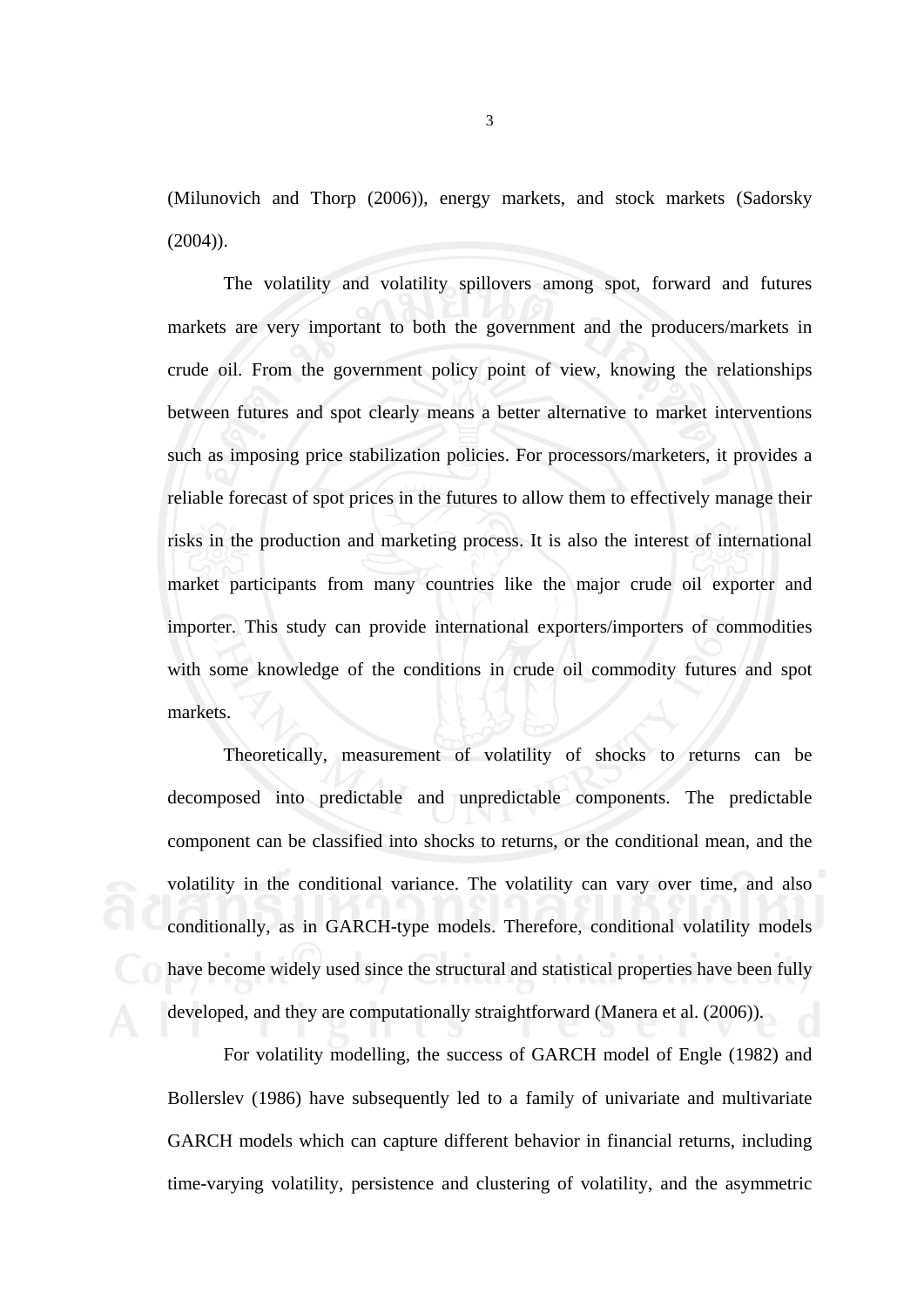effects of positive and negative shocks of equal magnitude. For example, univariate models are GARCH model of Bollerslev (1986), GJR or TGARCH model of Glosten et al. (1992) and EGARCH of Nelson (1991); multivariate models, specifying risk on one asset as depending dynamically on its own past and on the past of the other assets, are CCC model of Bollerslev (1990), DCC model of Engle (2002), VARMA-GARCH model of Ling and McAleer (2003), and VARMA-AGARCH model (McAleer et al.  $(2009)$ 

### **1.2 Objectives of the study**

The objectives of this disertation are:

 (1) to estimate univariate and multivariate conditional volatility models for the returns on spot, forward and futures prices for the Brent, WTI, Dubai and Tapis to aid in risk diversification on crude oil markets.

 (2) to investigate the impartance of volatility spillover effects and asymmetrics effects of negative and positive shocks on the conditional variance when modelling crude oil volatility in returns on spot, forward and futures prices in Brent, WTI, Dubai and Tapis markets and across these markets.

 (3) to forecast the conditinal correlation between returns in the markets and across markets to explain conditional correlations movement, which are important for portfolio construction and hedging, and

 (4) to examine the volatility spillovers between crude oil futures returns and oil company stock returns for the major oil companies, which reveal the importance of the crude oil volatility on oil company stock volatility.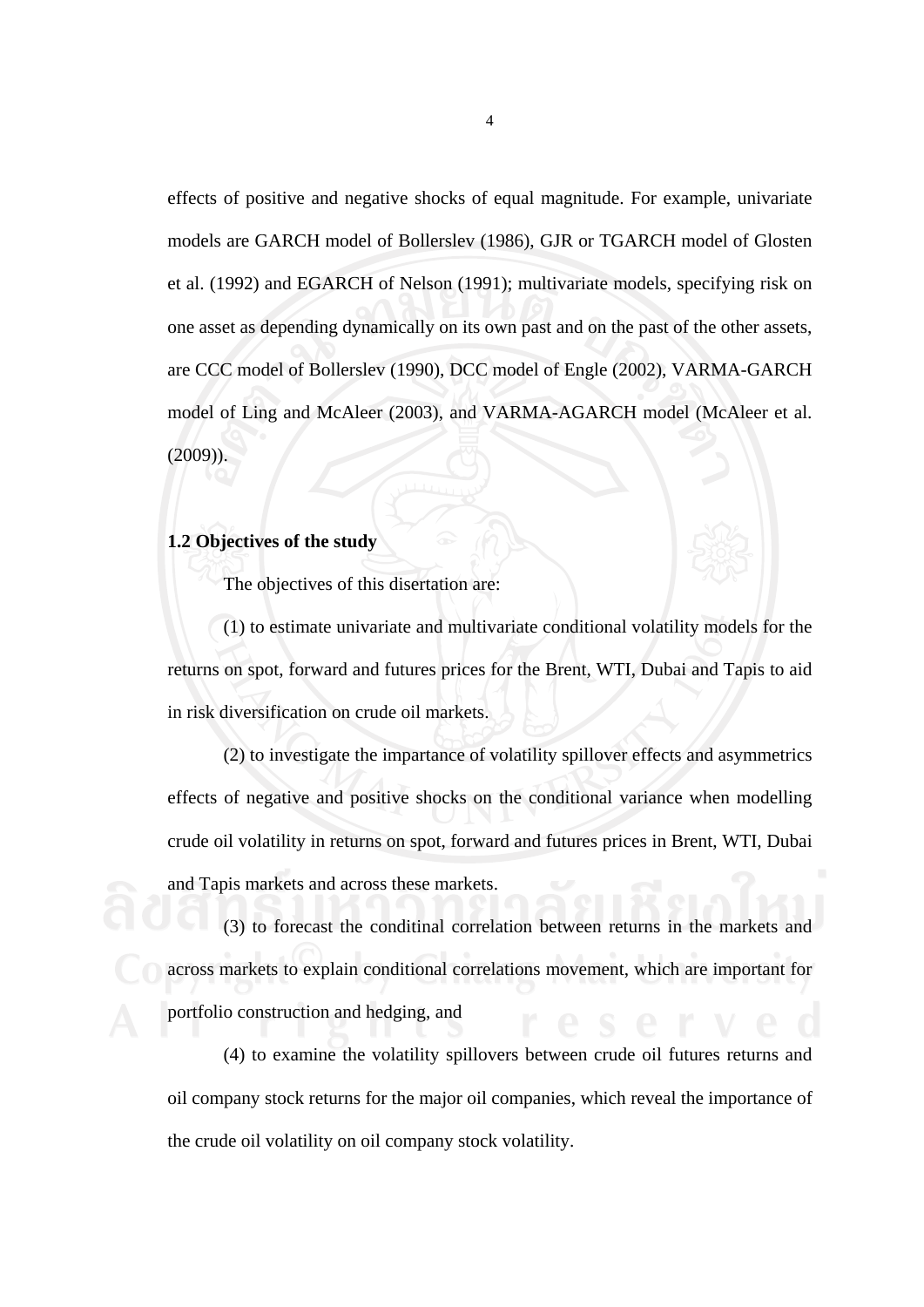

**Figure 1.1 Daily oil spot prices of Brent from 13 June 1988 to 13 June 2008**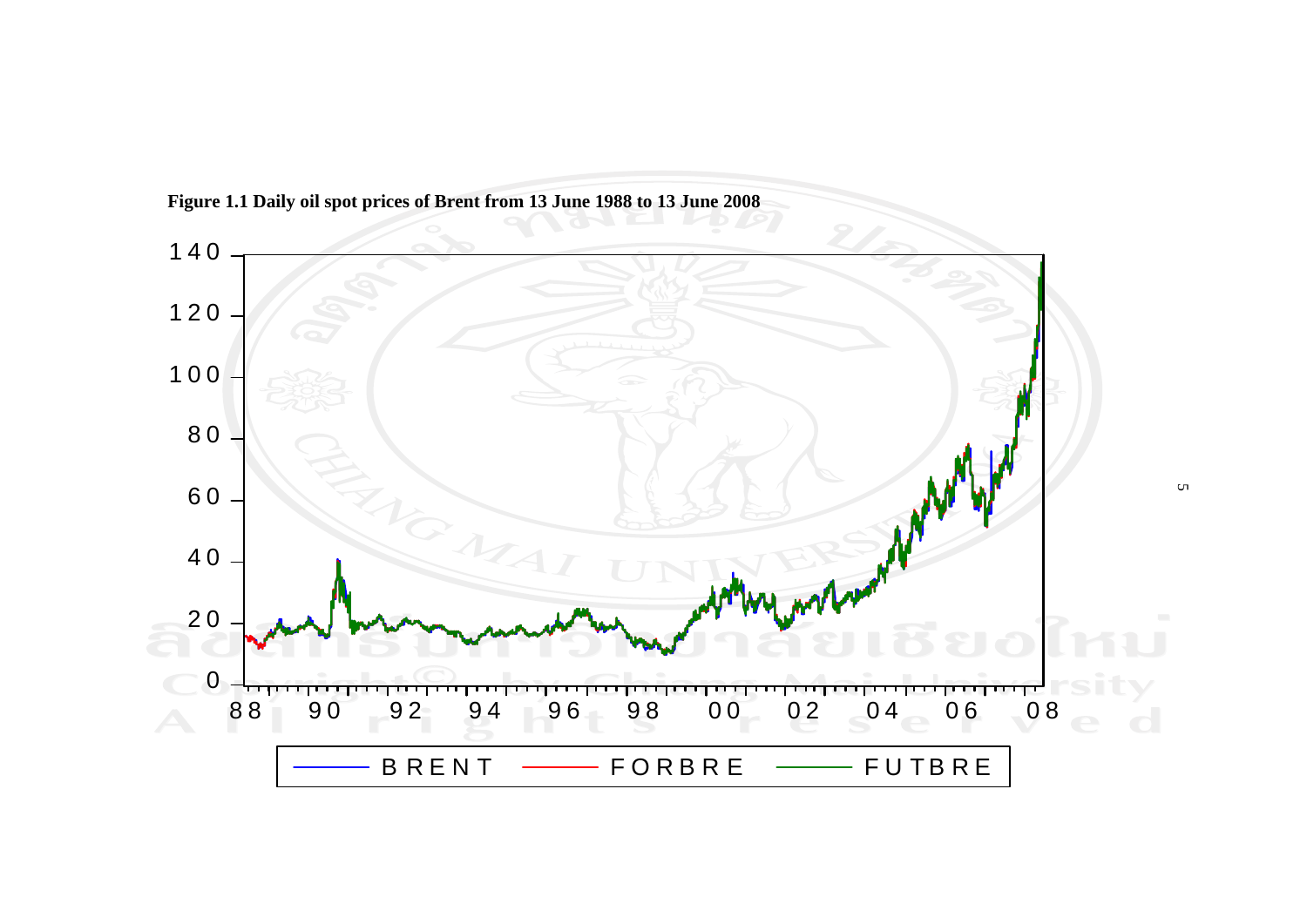#### **1.3 Overview**

 For over a decade, volatility in asset returns is one of the major issues of concern in financial economics. It also is a key input to many important modern financial applications, such as investment, portfolio construction, option pricing, hedging, and risk management. In energy market, crude oil is the most important fundamental input for good and service production and transportation. It is not only traded in spot transaction but also in term of forward and futures contracts. Since crude oil is very sensitive to demand and supply, and shocks or news, so their prices are substantially volatile. Therefore in this dissertation the scope of study focus on crude oil returns volatility.

 The purposes of the dissertation are to model univariate and multivariate conditional volatility, and volatility spillovers for different crude oil returns, namely spot, forward and futures returns, within and across different markets, namely Brent, WTI, Dubai and Tapis, and to examine volatility spillovers between crude oil futures returns and oil company stock returns for the major oil companies. According to these objectives, three papers are proposed in the proceeding of international conferences, and are reviewed as following.

 First, the univariate and multivariate conditional volatility and conditional correlation models of spot, forward and futures returns from three major benchmarks of international crude oil markets, namely Brent, WTI and Dubai are estimated using the CCC model of Bollerslev (1990), VARMA-GARCH model of Ling and McAleer (2003), VARMA-AGARCH model of McAleer et al. (2009), and DCC model of Engle (2002). The results present the ARCH and GARCH effects for returns and show the presence of significant interdependences in the conditional volatilities across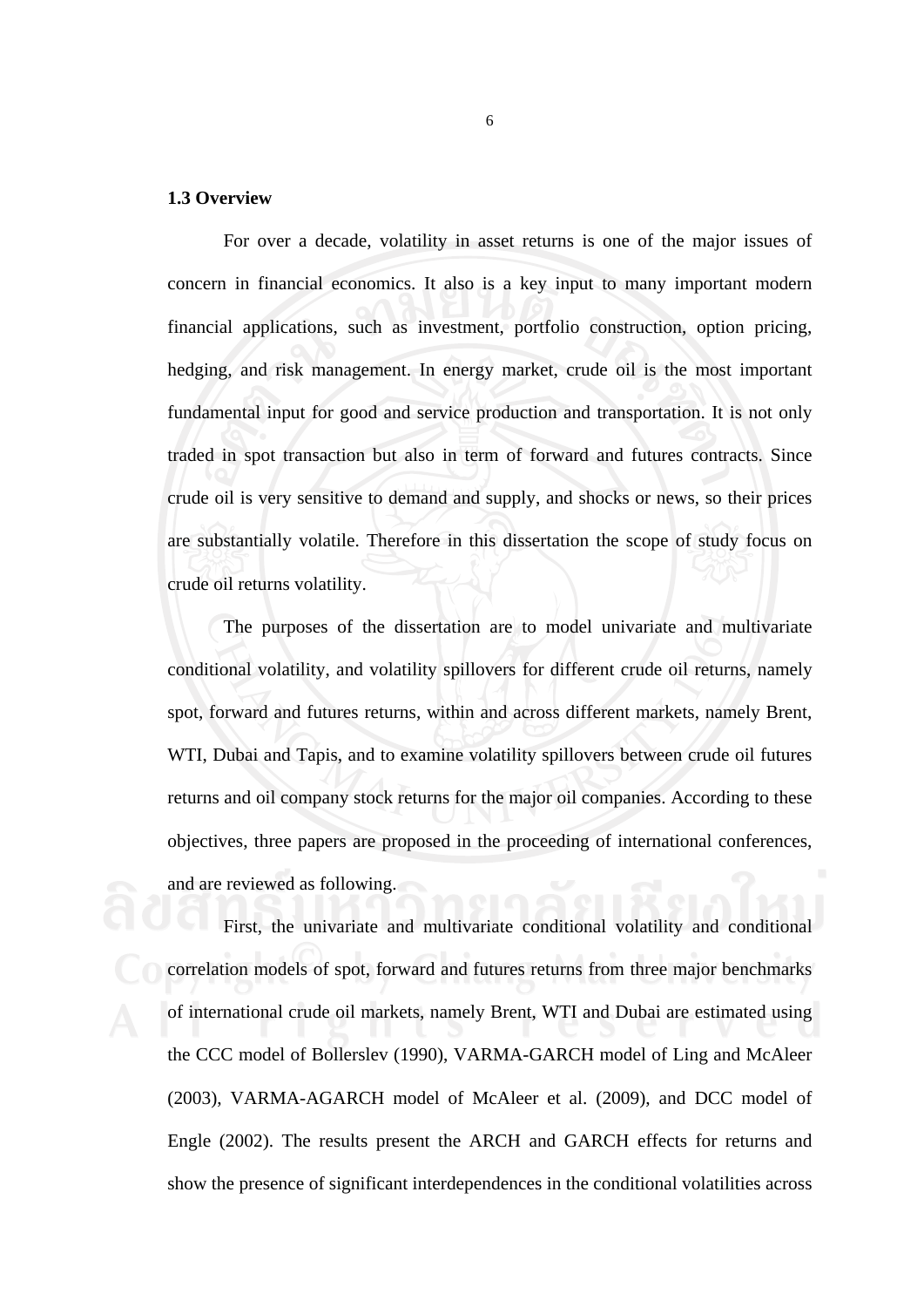returns for each market. The estimates of volatility spillovers and asymmetric effects for negative and positive shocks on conditional variance suggest that VARMA-GARCH is superior to the VARMA-AGARCH model. In addition, the DCC model gives statistically significant estimates for the returns in each market, which shows that constant conditional correlations do not hold in practice.

 Second, in the world of international crude oil trading today, there are four major benchmark markets, namely West Texas Intermediate (USA), Brent (North Sea), Dubai (Middle East and Far East) and Tapis (Asia-Pacific), which their spot, forward and futures prices are likely to be highly correlated. This paper examines the volatility spillover effect in the returns on spot, forward and futures prices within and across the four markets, using three multivariate GARCH models, namely the CCC, VARMA-GARCH and VARMA-AGARCH models. Based on the asymptotic standard errors, the VARMA-GARCH and VARMA-AGARCH models presents evidence of volatility spillovers and asymmetric effects on the conditional variances for most pairs of series. In addition, using a rolling window technique to forecast the 1-day ahead conditional correlations between pairs of crude oil returns, shows that the conditional correlation forecasts exhibited vary over time and in both upward and downward trends.

 Finally, the volatility spillovers between the returns on WTI crude oil futures and ten of oil company stocks, which comprise the "supermajor" group of oil companies, namely Exxon Mobil (XOM), Royal Dutch Shell (RDS), Chevron Corporation (CVX), ConocoPhillips (COP), BP (BP) and Total S.A. (TOT), and four other large oil and gas companies, namely Petrobras (PBRA), Lukoil (LKOH), Surgutneftegas (SNGS), and Eni S.p.A. (ENI), are investigated using alternative

7